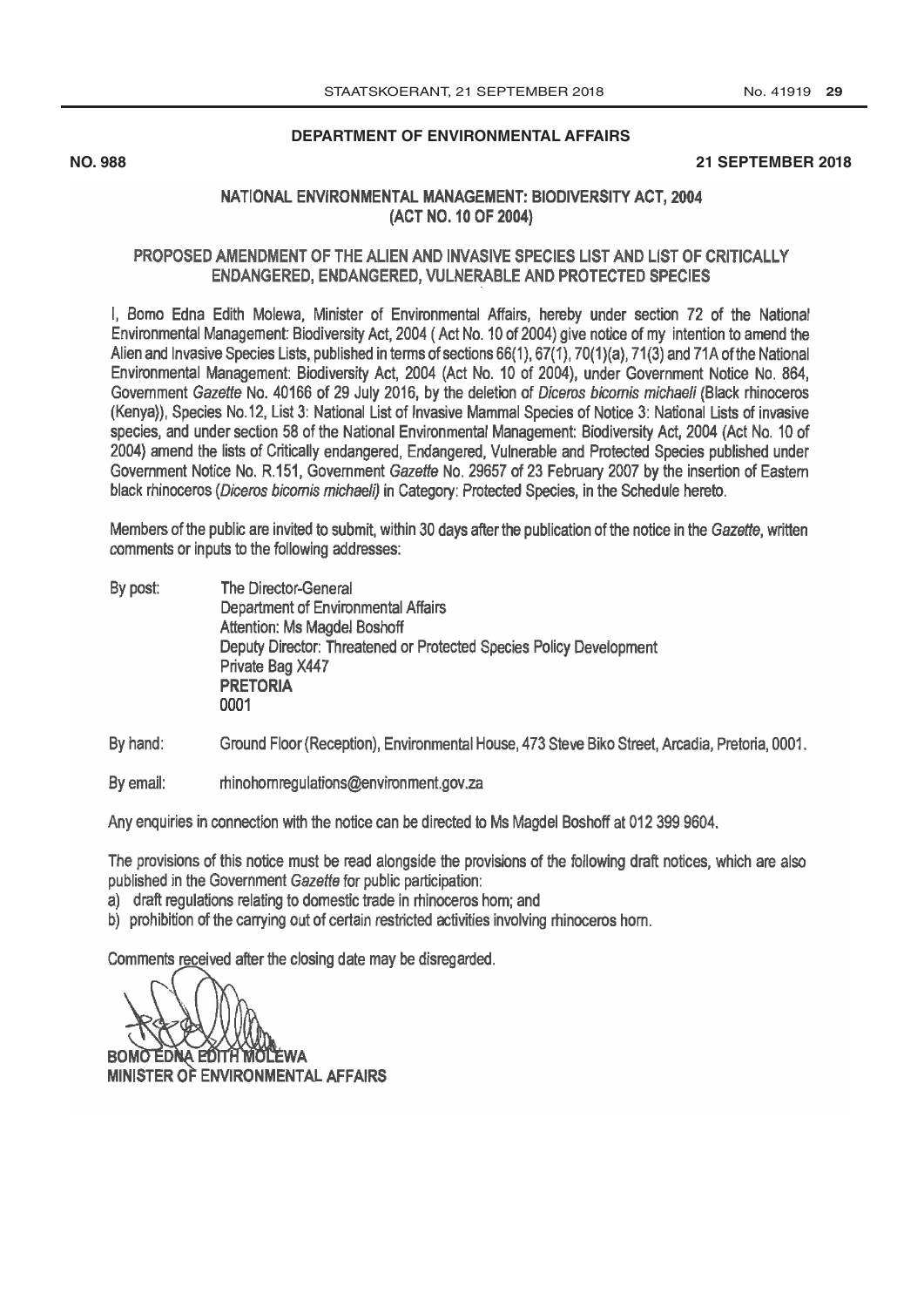## **SCHEDULE**

## **Definitions**

 $\mathbf{1}$ . In this Schedule unless the context requires otherwise-

"Biodiversity Act" means the National Environmental Management: Biodiversity Act, 2004 (Act No.10 of 2004)

"Rhinoceros Norms and Standards" means the norms and standards pertaining to the marking of rhinoceros and rhinoceros horn, and the hunting of rhinoceros for trophy hunting purposes, promulgated in terms of section 9 of the Biodiversity Act.

Amendment of the Alien and Invasive Species List, published under Government Notice No. 599 in [Government Gazette](http://www.greengazette.co.za/government-gazette) No. 37886 of 01 August 2014, as amended by Government Notice No. 864 Government Gazette No. 40166 of 29 July 2016, in terms of sections 70(1), 71(3) and 71A of the **Biodiversity Act** 

 $2.$ The Alien and Invasive Species list is hereby amended by the deletion of species No. 12, Diceros bicornis michaeli Zukowsky, 1965 (Black Rhinoceros (Kenya)) in List 3: National List of invasive Mammal Species of Notice 3: National List of Invasive Species in terms of section 70(1) of the **Biodiversity Act.** 

Amendment of the lists of critically endangered, endangered, vulnerable and protected species, published under Government Notice No. R. 151 in Government Gazette 29657 of 23 February 2007, as amended by Government Notice R1187 Government Gazette 30568 of 14 December 2007, in terms of section 56(1) of the National Environmental Management Biodiversity Act, 2004 (Act No. 10 of 2004)

 $3<sub>1</sub>$ The following species is hereby inserted in the Category: Protected Species, Mammalia, of the lists of critically endangered, endangered, vulnerable and protected species, after Crocuta crocuta (Spotted Hyaena):

> Scientific Name Diceros bicornis michaeli; Common Name Eastern black rhinoceros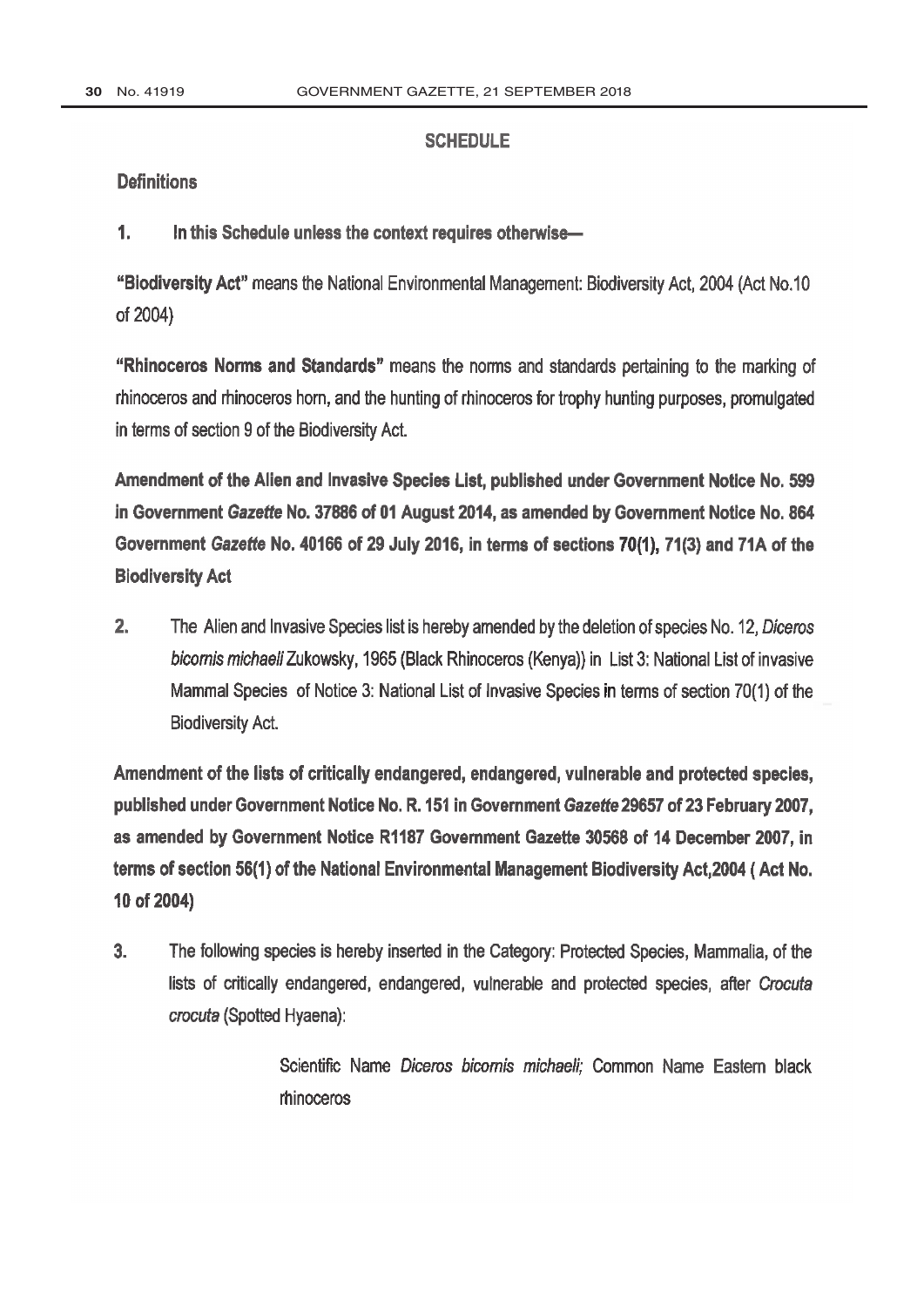# **Transitional Arrangements**

4. (1) A person who, immediately prior to the coming into operation of this notice, carries out a restricted activity involving a specimen of a Black Rhinoceros (Diceros bicornis michaeli) under a permit issued in terms of Chapter 5 of the Biodiversity Act, must, within three months after the coming into operation of this notice, apply for a permit in terms of Chapter 4 of the Biodiversity Act.

(2) A person who submitted an application for a permit in terms of Chapter 5 to carry out a restricted activity involving a specimen of a Black Rhinoceros (Diceros bicorni michaeli), must consider such an application withdrawn and such a person must, within three months of the coming into operation of this notice, apply for a permit in terms of Chapter 4 of the Biodiversity Act.

(3) A person who, immediately prior to the coming into operation of this notice, carries out a restricted activity involving a specimen of a Black Rhinoceros (Direcors bicornis michaeli) without a permit issued in terms of Chapter 5 of the Biodiversity Act, must apply for and obtain a permit contemplated in Chapter 4 of the Biodiversity Act, within 30 days after the coming into operation of this notice.

(4) A person who intends to carry out a restricted activity involving a specimen of a Black Rhinoceros (Diceros bicornis michaeli), for which a permit is not required in terms of Chapter 5 of the Biodiversity Act, must apply for a permit in terms of Chapter 4 of the Biodiversity Act, if such restricted activity will be carried out more than three months after the coming into operation of this notice.

(5) A person who is in possession of or exercising physical control over a specimen of a Black Rhinoceros (Diceros bicornis michaeli), or who intends to hunt a specimen of a Black Rhinoceros (Diceros bicornis michaeli) must, within three months of the coming into operation of this notice, in addition to complying with Chapter 4 of the Biodiversity Act, comply with the provisions of the Rhinoceros Norms and Standards.

# **Short title and Commencement date**

5. This notice is called the notice amending the alien and invasive species list and the lists of critically endangered, endangered, vulnerable and protected species, and comes into operation on a date determined by the Minister by notice in the Gazette.